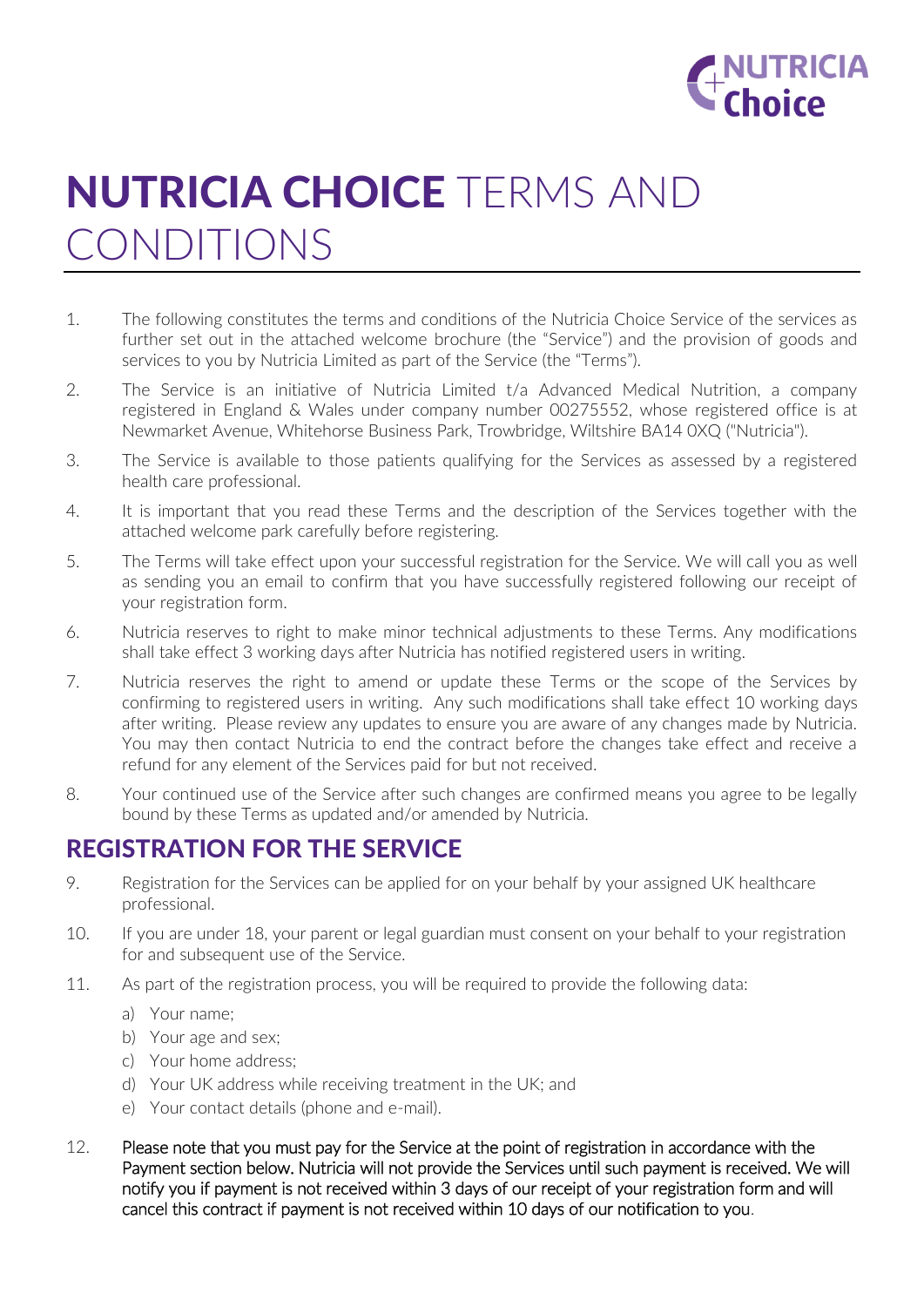

# DURATION OF THE TERMS

- 13. These Terms will take effect upon your successful registration for the Service and shall continue in force until the end of the 28 day period of Service provision. Nutricia will contact you towards the end of the 28 day Service period to ask if you wish to extend the Services by a further 28 days.
- 14. Should you choose to extend the provision of the Service by purchasing a further 28 day package of Services these terms will continue to have effect until the end of that 28 day period of Service provision.
- 15. Nutricia will contact you towards the end of each subsequent 28 day Service period to ask if you wish to extend the Service. The Terms shall continue to apply to any further 28 day period of Service which you choose to purchase, up until the point that you choose to end the supply of the Services or Nutricia cancels the Services.
- 16. The Payment terms below apply to each 28 day period of Service provision purchased. Nutricia will not provide the Services until we receive payment in advance.

#### YOUR RIGHT TO CANCEL

- 17. You have 14 days from the day on which we confirm your registration to change your mind and cancel the Services (or any part of them). However, once Nutricia have completed the Services you cannot change your mind, even if the 14-day period is still running.
- 18. To end the contract with us, please let us know by calling 0333 136 4500
- 19. We will refund you the price you paid for the Services by the method you used for payment. However, we may deduct from any refund an amount for the supply of the Service for the period for which it was supplied, ending with the time when you told us you had changed your mind. The amount will be in proportion to what has been supplied, in comparison with the full coverage of the contract. Your refund will be made within 14 days of your telling us you have changed your mind.
- 20. This cancellation right applies to each 28 day period of Service provision for which you register and pay.

#### OUR RIGHT TO CANCEL

- 21. We may end the contract at any time in writing to you if:
	- a) you do not make any payment to us when it is due and you still do not make payment within 10 days of us reminding you that payment is due
	- b) you do not, within a reasonable time of us asking for it, provide us with information that is necessary for us to provide the Goods
	- c) you do not, within a reasonable time, allow us to deliver the Goods to you
	- d) you do not, within a reasonable time, allow us access to your premises to supply the Services
- 22. We may write to you to let you know that we are going to stop providing the Services. We will let you know at least 2 weeks in advance of our stopping the supply of the Services and will refund any sums you have paid in advance for Services which will not be provided.

## PRIVACY NOTICE

- 23. Nutricia will use your personal data for the purpose of providing you with the services requested by you under the Service and if you agree during the registration process, for Nutricia to give you news and updates about the Service and other Nutricia goods and services that may be of interest to you.
- 24. As Nutricia uses a third party delivery service to deliver some of the goods that form part of the Service, Nutricia will only share this personal data with Nutricia's fulfilment centre and delivery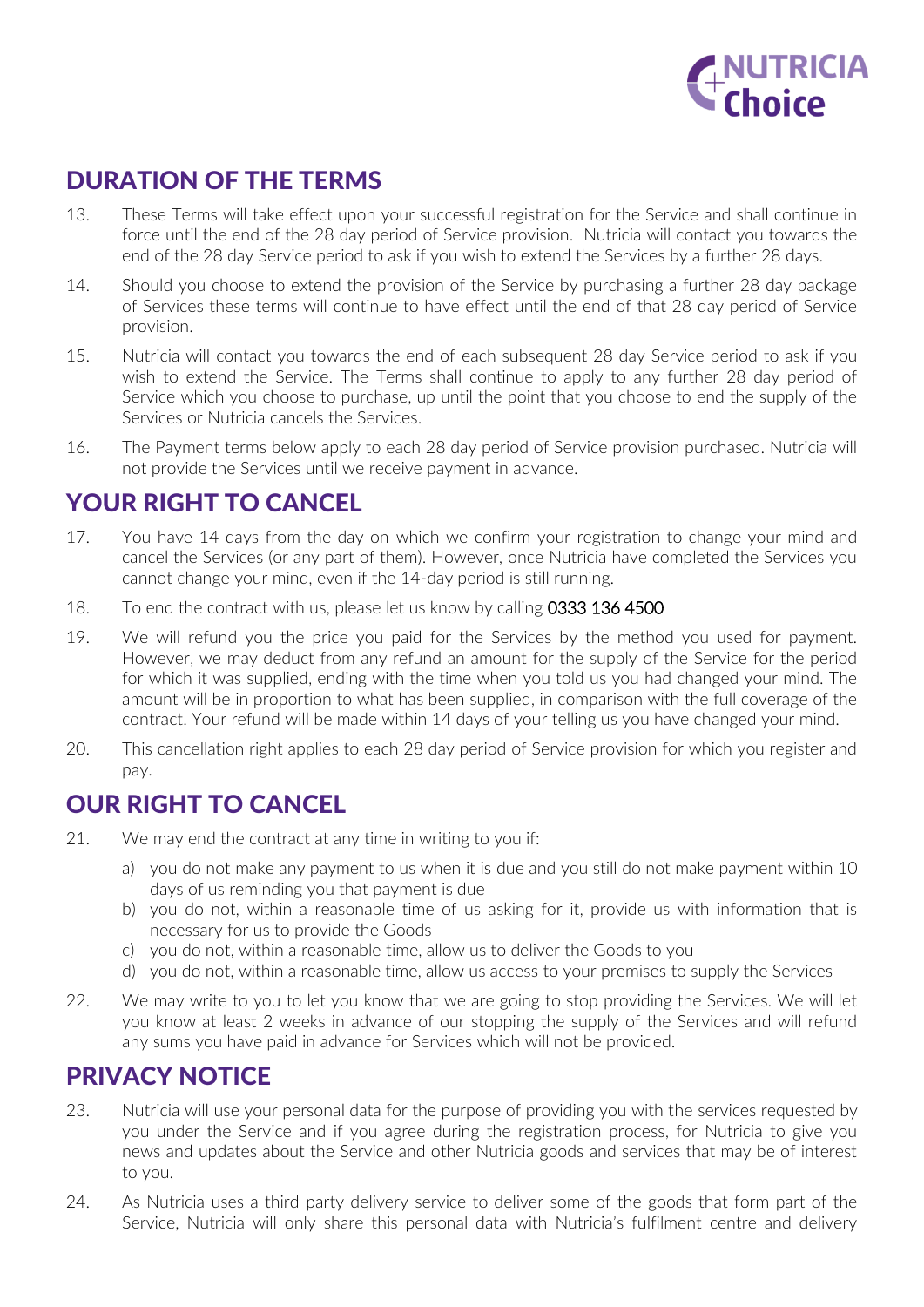

drivers as may be reasonably necessary for Nutricia to fulfil delivery of these goods to your address during UK treatment.

- 25. Nutricia will only give your personal data to other third parties where the law requires Nutricia to do so.
- 26. Full details of how Nutricia processes your personal data is available within Nutricia's privacy policy available [here.](http://www.nutriciahomeward.co.uk/general/privacy_policy)

#### PAYMENT

- 27. You must pay for all elements of the Service that you would like to use (including but not limited to fulfilment of prescriptions and additional nursing assistance) upon your registration for the Service and **prior to** the commencement of the Service.
- 28. Full details of the prices of the various products available from the Service are available on the rate card contained within your welcome pack (provided to you with these Terms). A breakdown of your payment will also be provided at the point of payment.
- 29. You can make payment for the Service in the following ways:
	- a) Online via unique patient link sent to you by email following our receipt of your registration form; or
	- b) Over the phone by calling 0333 136 4500
- 30. Nutricia will confirm receipt of your payment through an automatic confirmation e-mail.
- 31. Please note that you must pay for the Service at the point of registration. Nutricia will not provide the Services until such payment is received. We will notify you if payment is not received within 3 days of our receipt of your registration form and will cancel this contract if payment is not received within 10 days of our notification to you.

## FLOCARE INFINITY PUMP

- 32. Please note that if you require a Flocare Infinity Pump, this is not part of the Service and therefore you will need either to:
	- a) Hire a Flocare Infinity Pump from Nutricia under a separate equipment rental agreement where further charges will apply; or
	- b) Hire a Flocare Infinity Pump from your medical facility (provided that it is part of Nutricia's approved medical facility network in the Service with access to the correct equipment) where further charges may apply.
- 33. Please contact Nutricia or your healthcare professional for more information about Flocare Infinity Pump hire and additional charges. Prices are also available in the rate card included within your welcome pack.

## ORDERS & DELIVERY OF GOODS

- 34. This section concerns any Nutricia products that you have ordered as part of your registration for the Services (the "Goods"). You may only order such Goods as have been prescribed to you by your healthcare professional.
- 35. The Goods must only be used under medical supervision.
- 36. Nutricia will aim to deliver the Goods to the address provided in your patient registration. A member of the Nutricia team will confirm your address ahead of delivery but please keep the Nutricia team up to date at all times during your use of the Service.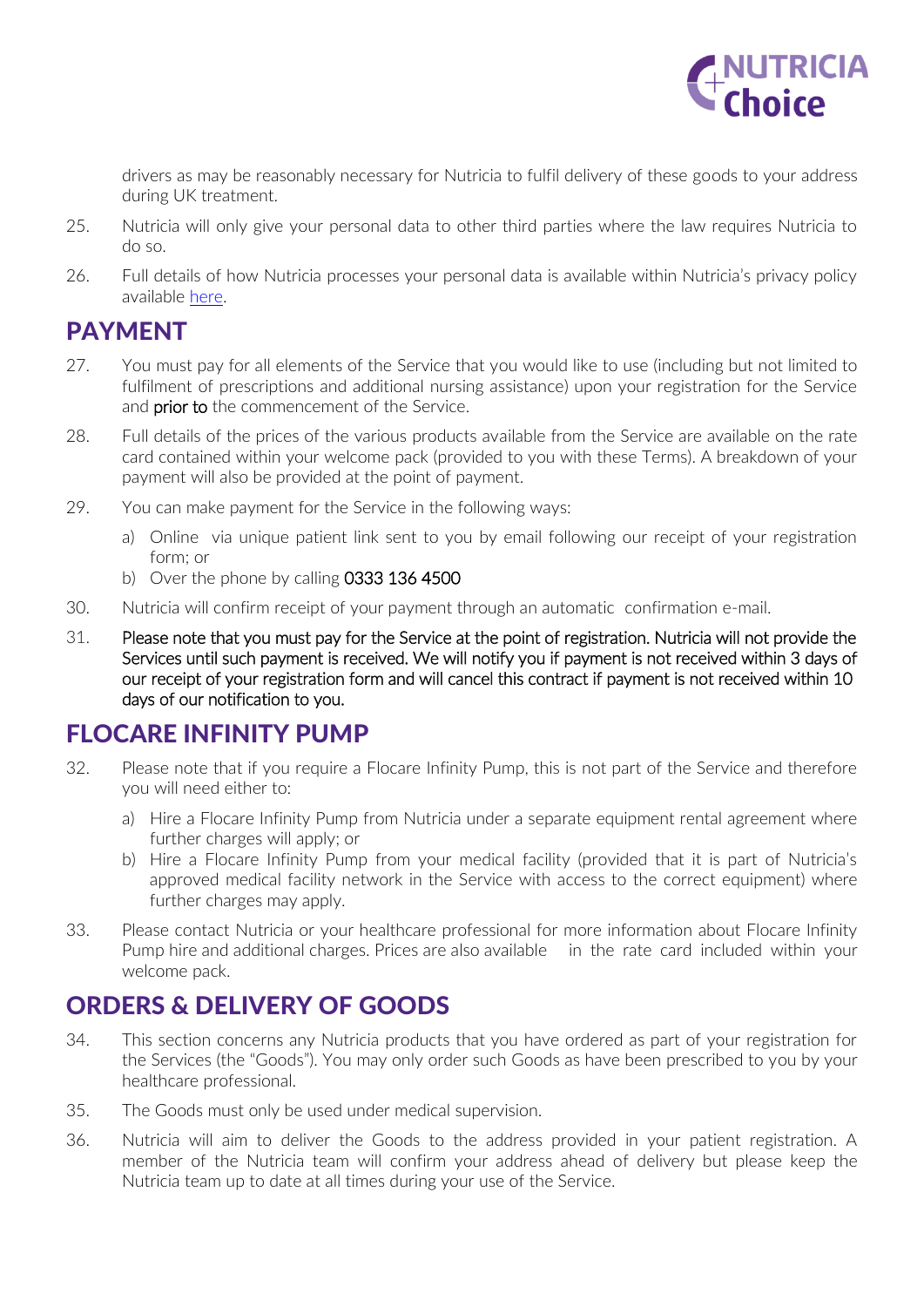

37. As part of your registration for the Services, you will be offered different Goods delivery options to suit your needs. Accordingly Nutricia cannot agree to be liable for any failed delivery as a result of your failure to update your information. This is why it is important that you keep your delivery information up to date.

# GOODS WARRANTY

- 38. Nutricia warrants that the Goods will meet their specification and will be free from defects in materials at the time of delivery.
- 39. Goods supplied are for your personal use only in accordance with the agreed regimen that your healthcare professional has provided to us.
- 40. Nutricia has a legal duty to provide any Goods in conformance with these Terms.
- 50. These Terms do not affect your statutory rights (if appropriate).
- 51. You must not resell any Goods or provide any Goods to any other person and the Goods are not for any use whatsoever outside of the UK.

#### LIABILITY FOR GOODS

- 52. If you have a valid claim in respect of any Goods which is based on any defect in the quality or condition of the Goods or their failure to meet specification in accordance with these Terms, you are entitled to ask Nutricia to replace these Goods free of charge.
- 53. We shall not be liable to you in connection with this agreement in contract, tort (including negligence) or otherwise for any loss of profit, loss of anticipated savings or loss of data.
- 54. Nothing in these Terms limits Nutricia's liability in respect of:
	- a) death or personal injury caused by Nutricia's negligence.; or
	- b) any other liability which cannot be excluded or limited by law.
- 55. Nutricia will not be in breach of this agreement nor liable for delay in performing, or failure to perform, any of its obligations under this agreement if such delay or failure results from events, circumstances or causes beyond its reasonable control. In such circumstances the time for performance will be extended by a period equivalent to the period during which performance of the obligation has been delayed or failed to be performed if reasonably practicable.

## INTELLECTUAL PROPERTY

- 56. The names, images and logos identifying Nutricia or third parties and their products and services are subject to copyright, design rights and trademarks owned by or licensed to Nutricia and/or third parties. Nothing contained in these Terms shall be construed as conferring any license or right to use any trademark, patent, design right or copyright of Nutricia or any other third party.
- 57. You will not infringe the intellectual property of Nutricia or any third party that form part of the website or the Service.
- 58. All designs, texts, graphics, the selection and arrangement thereof are copyright © 2017 NUTRICIA - ALL RIGHTS RESERVED.